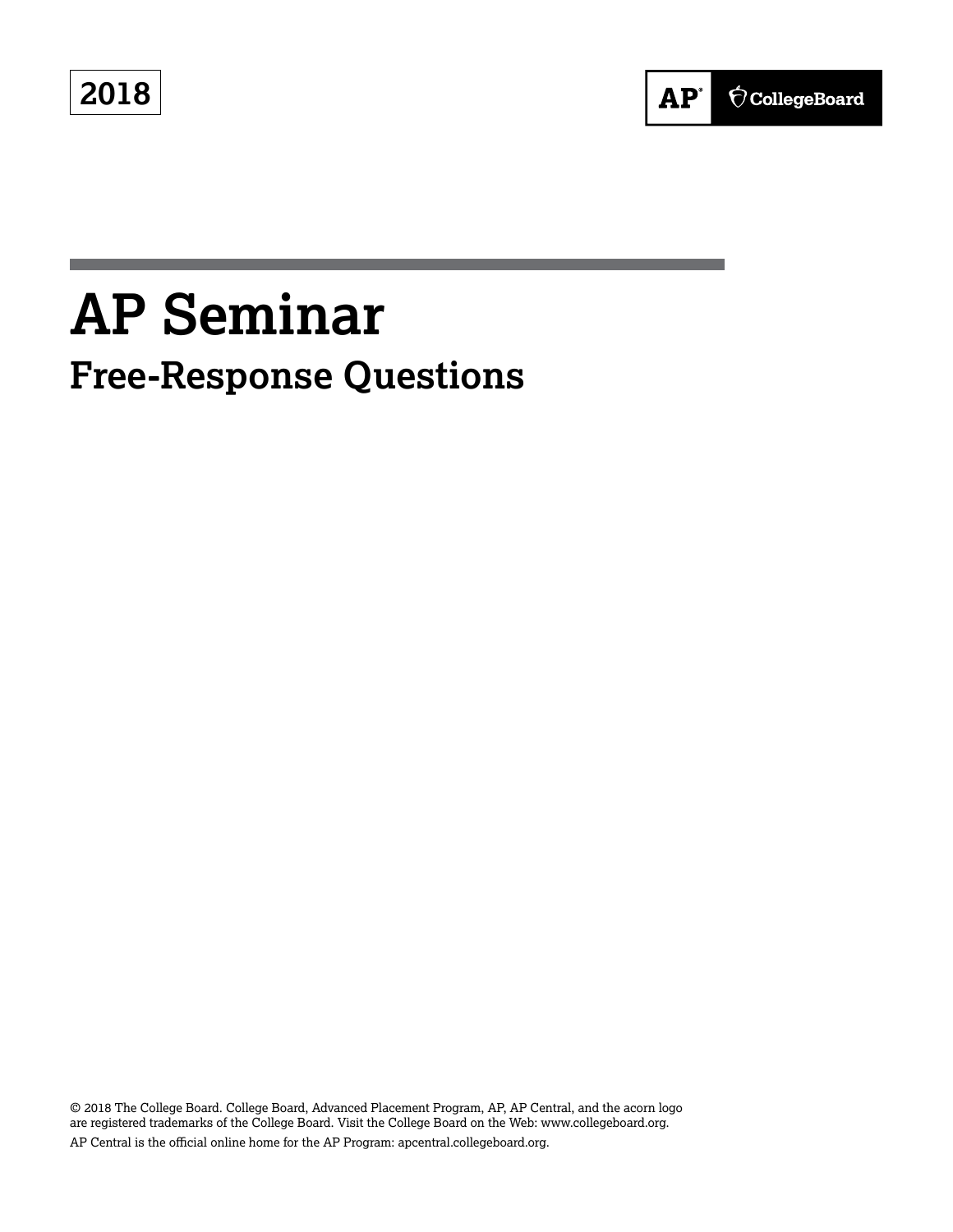#### **AP SEMINAR**

#### **Part A**

#### **Suggested time — 30 minutes**

**Directions:** Read the passage below and then respond to the following three questions.

- 1. Identify the author's argument, main idea, or thesis. (*3 points*)
- 2. Explain the author's line of reasoning by identifying the claims used to build the argument and the connections between them. (*6 points*)
- 3. Evaluate the effectiveness of the evidence the author uses to support the claims made in the argument. (*6 points*)

Write your responses to Part A only on the designated pages in the Free Response booklet.

From "The Neuroscience of Your Brain on Fiction" by Annie Murphy Paul (*The New York Times*, March 18, 2012)

Amid the squawks and pings of our digital devices, the old-fashioned virtues of reading novels can seem faded, even futile. But new support for the value of fiction is arriving from an unexpected quarter: neuroscience.

Brain scans are revealing what happens in our heads when we read a detailed description, an evocative metaphor or an emotional exchange between characters. Stories, this research is showing, stimulate the brain and even change how we act in life.

Researchers have long known that the "classical" language regions, like Broca's area and Wernicke's area, are involved in how the brain interprets written words. What scientists have come to realize in the last few years is that narratives activate many other parts of our brains as well, suggesting why the experience of reading can feel so alive. Words like "lavender," "cinnamon" and "soap," for example, elicit a response not only from the language-processing areas of our brains, but also those devoted to dealing with smells.

In a 2006 study published in the journal *NeuroImage*, researchers in Spain asked participants to read words with strong odor associations, along with neutral words, while their brains were being scanned by a functional magnetic resonance imaging (fMRI) machine. When subjects looked at the Spanish words for "perfume" and "coffee," their primary olfactory cortex lit up; when they saw the words that mean "chair" and "key," this region remained dark. The way the brain handles metaphors has also received extensive study; some scientists have contended that figures of speech like "a rough day" are so familiar that they are treated simply as words and no more. Last month, however, a team of researchers from Emory University reported in *Brain and Language* that when subjects in their laboratory read a metaphor involving texture, the sensory cortex, responsible for perceiving texture through touch, became active. Metaphors like "The singer had a velvet voice" and "He had leathery hands" roused the sensory cortex, while phrases matched for meaning, like "The singer had a pleasing voice" and "He had strong hands," did not....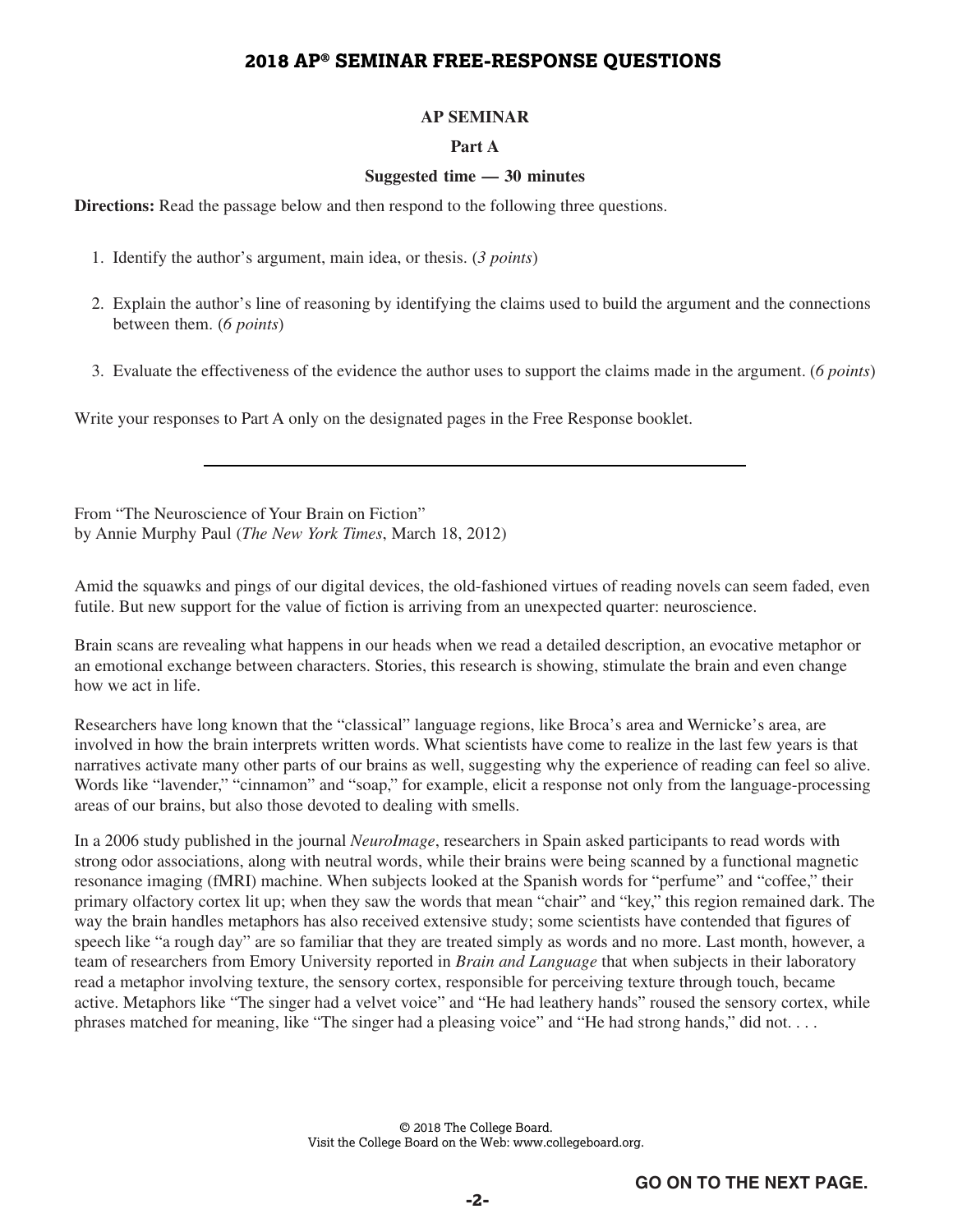The brain, it seems, does not make much of a distinction between reading about an experience and encountering it in real life; in each case, the same neurological regions are stimulated. ... Fiction—with its redolent details, imaginative metaphors and attentive descriptions of people and their actions—offers an especially rich replica. Indeed, in one respect novels go beyond simulating reality to give readers an experience unavailable off the page: the opportunity to enter fully into other people's thoughts and feelings.

The novel, of course, is an unequaled medium for the exploration of human social and emotional life. And there is evidence that just as the brain responds to depictions of smells and textures and movements as if they were the real thing, so it treats the interactions among fictional characters as something like real-life social encounters.

Raymond Mar, a psychologist at York University in Canada, performed an analysis of 86 fMRI studies, published last year in the *Annual Review of Psychology*, and concluded that there was substantial overlap in the brain networks used to understand stories and the networks used to navigate interactions with other individuals—in particular, interactions in which we're trying to figure out the thoughts and feelings of others. Scientists call this capacity of the brain to construct a map of other people's intentions "theory of mind." Narratives offer a unique opportunity to engage this capacity, as we identify with characters' longings and frustrations, guess at their hidden motives and track their encounters with friends and enemies, neighbors and lovers.

It is an exercise that hones our real-life social skills, another body of research suggests. Dr. Oatley [an emeritus professor of cognitive psychology at the University of Toronto] and Dr. Mar, in collaboration with several other scientists, reported in two studies, published in 2006 and 2009, that individuals who frequently read fiction seem to be better able to understand other people, empathize with them and see the world from their perspective. This relationship persisted even after the researchers accounted for the possibility that more empathetic individuals might prefer reading novels. A 2010 study by Dr. Mar found a similar result in preschool-age children: the more stories they had read to them, the keener their theory of mind—an effect that was also produced by watching movies but, curiously, not by watching television. ...

Fiction, Dr. Oatley notes, "is a particularly useful simulation because negotiating the social world effectively is extremely tricky, requiring us to weigh up myriad interacting instances of cause and effect. Just as computer simulations can help us get to grips with complex problems such as flying a plane or forecasting the weather, so novels, stories and dramas can help us understand the complexities of social life."

These findings will affirm the experience of readers who have felt illuminated and instructed by a novel, who have found themselves comparing a plucky young woman to Elizabeth Bennet or a tiresome pedant to Edward Casaubon. Reading great literature, it has long been averred, enlarges and improves us as human beings. Brain science shows this claim is truer than we imagined.

From The New York Times, March 18, 2012 © 2012 The New York Times. All rights reserved. Used by permission and protected by the Copyright Laws of the United States. The printing, copying, redistribution, and retransmission of this Content without express written permission is prohibited.

## **END OF PART A GO ON TO PART B.**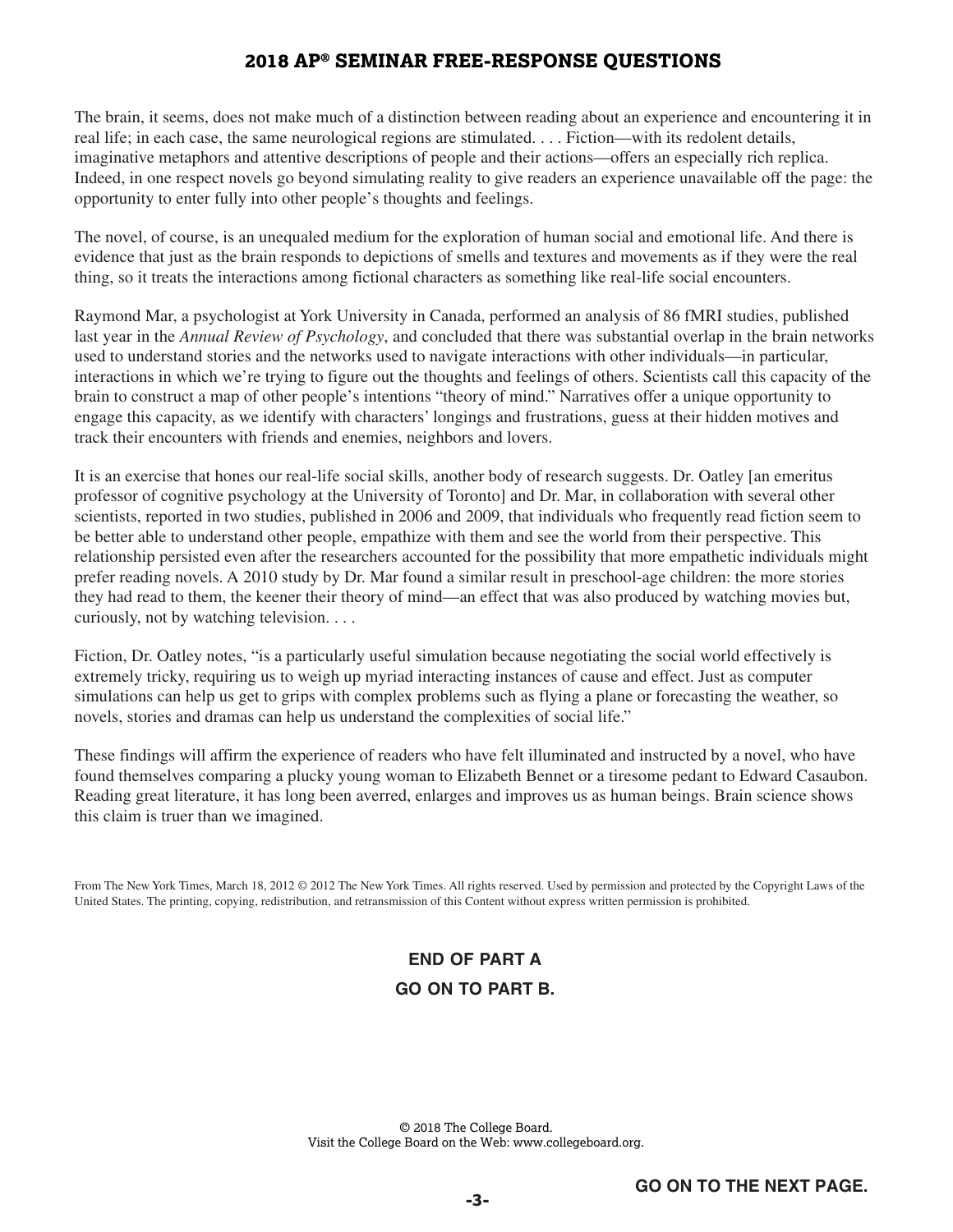#### **Part B**

#### **Suggested time — 1 hour and 30 minutes**

**Directions:** Read the four sources carefully, focusing on a theme or issue that connects them and the different perspective each represents. Then, write a logically organized, well-reasoned, and well-written argument that presents your own perspective on the theme or issue you identified. You must incorporate at least two of the sources provided and link the claims in your argument to supporting evidence. You may also use the other provided sources or draw upon your own knowledge. In your response, refer to the provided sources as Source A, Source B, Source C, or Source D, or by the author's name.

Write your response to Part B only on the designated pages in the Free Response booklet.

#### **Source A**

From "Money, Leisure, Death: What College Students Should Be Learning About" by Paula Marantz Cohen (*The American Scholar*, October 9, 2012)

Three subjects that are fundamental to leading an examined life go unaddressed in the college curriculum: money, leisure, and death. . . .

Money, you will say, is already taught in college. ... But I am speaking about money in personal and philosophical ways. . . .

This means thinking about money in a larger context: How important is it to you, and how much of it do you need to lead the life you want? Tolstoy addresses these questions cogently in his short story "How Much Land Does a Man Need?" In it, a peasant farmer is told that he can own as much land as he can encircle in a day. The man sets his sights high, pushing himself to run around a very large space, and when he finishes, drops dead.

The story asks what really has value not just from day to day, but over time....

Leisure connects to money, because how we spend our time depends on how much money we need. Some of my students say that they plan to work very hard at well-paying but unsatisfying jobs for a number of years to earn the money they need to retire early. Others say that they won't mind working long, tedious hours if they get adequate vacation time. ... These students need to be encouraged to think about the value of an integrated life, to imagine returning from a luxury vacation to a job they hate. Or to have a job that never really allows for time off.

We all know people who, even on vacation, are continually on their smart phones, responding to messages. They have deleted leisure from their experience. . . .

Understanding how certain leisure activities yield more pleasure over time might also be part of the course....

It is possible to *learn* to get pleasure from simpler [things, many of which] can be done alone and pursued into old age. Students should be encouraged to ... cultivate at least a few of these simple pleasures. ...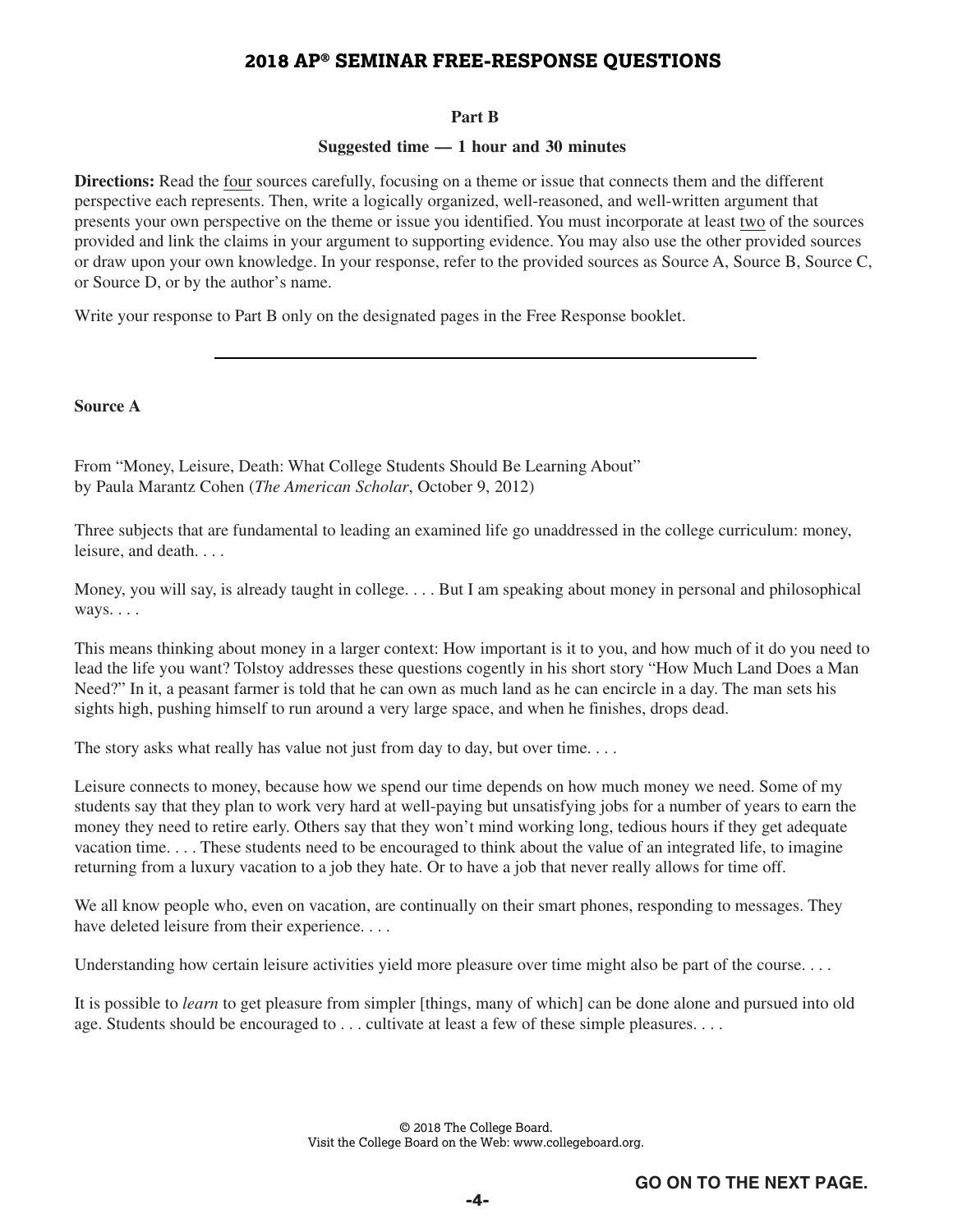Death supplies the context for thinking deeply about money and leisure. I find it strange . . . to see how many students have never considered the simple fact that they will eventually die.... Thinking about mortality is humbling; it opens us more fully to the richness of life when we are aware of how fleeting our time on earth is. The prospect of death can help us to see more clearly how we want to spend our lives.

. . . [C]ollege is meant to be a preparation for life as they will live it, and so these subjects are crucial to a good education.

Reprinted from the American Scholar blog of October 9, 2012. Copyright © 2012 by the author.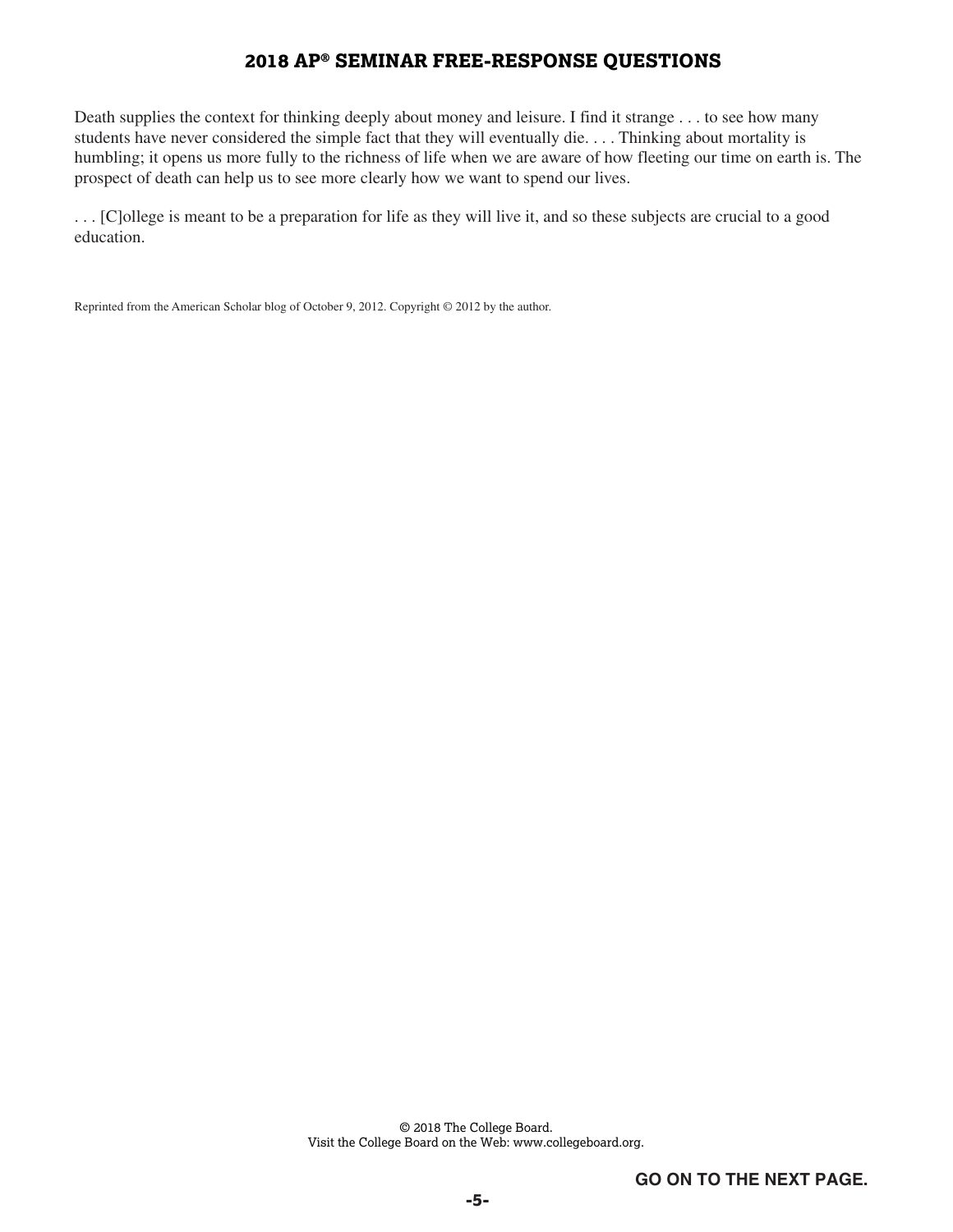#### **Source B**

From *Adam Bede*  by George Eliot (1859)

Surely all other leisure is hurry compared with a sunny walk through the fields from "afternoon church."... Ingenious philosophers tell you, perhaps, that the great work of the steam-engine is to create leisure for mankind. Do not believe them: it only creates a vacuum for eager thought to rush in. Even idleness is eager now—eager for amusement; prone to excursion-trains, art museums, periodical literature, and exciting novels; prone even to scientific theorizing and cursory peeps through microscopes. Old Leisure was quite a different personage. He only read one newspaper, innocent of leaders, and was free from that periodicity of sensations which we call post-time. He was a contemplative, rather stout gentleman, of excellent digestion; of quiet perceptions, undiseased by hypothesis; happy in his inability to know the causes of things, preferring the things themselves. He lived chiefly in the country, among pleasant seats and homesteads, and was fond of sauntering by the fruit-tree wall and scenting the apricots when they were warmed by the morning sunshine, or of sheltering himself under the orchard boughs at noon, when the summer pears were falling. He knew nothing of weekday services, and thought none the worse of the Sunday sermon if it allowed him to sleep from the text to the blessing; liking the afternoon service best, because the prayers were the shortest, and not ashamed to say so; for he had an easy, jolly conscience, broad-backed like himself, and able to carry a great deal of beer or port-wine, not being made squeamish by doubts and qualms and lofty aspirations. Life was not a task to him, but a sinecure.\*

\* a position or office that requires little or no work but provides income or status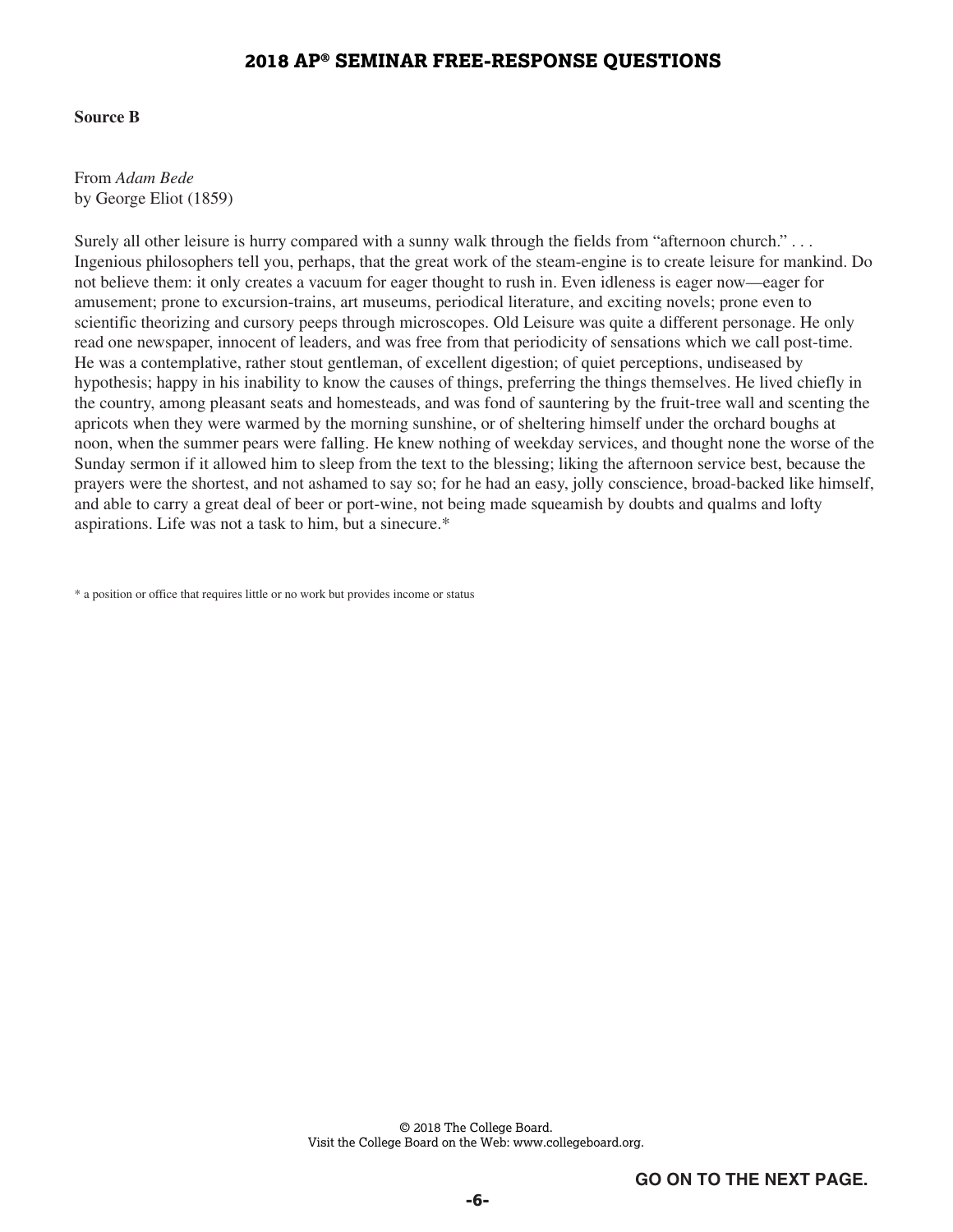#### **Source C**

From "Why Are Americans So Afraid of Vacation?" by Christopher Muther (*The Boston Globe*, April 1, 2016)

Over the past five years Briana Volk and her husband Andrew opened a popular cocktail bar in Portland, Maine, had a baby, and Briana launched her own marketing business. Despite all they achieved, there was one task the couple never found time to complete—take a vacation....

If their vacation skipping tale sounds familiar, it's because the Volks represent an unfortunate and unending trend. Americans not only get less vacation than many of their European counterparts, but, even worse, they're not taking all the days they earn.

In short, we are a nation of vacation-deprived, work-obsessed, business casual-attired zombies.

"A lot of employees say their company's culture actually frowns on taking time off," said Dr. David Ballard, director of the American Psychological Association's Center of Organizational Excellence. "The US was founded on a strong work ethic. We often put our own balance and well-being aside and cave into that feeling of wanting to be productive and needing to perform."...

[A] study by Oxford Economics, an economics analysis firm, found that Americans are throwing away \$52.4 billion in earned vacation benefits each year. [Oxford also found that Americans forfeit five vacation days a year.]...

According to Project: Time Off [a travel-industry-funded organization that researches vacation habits], the primary reason Americans don't take vacation is that they fear coming back to a Mount Fuji-size pile of work when they return to the office. Other workers surveyed said they skip because they fear no one else can do their job, they can't afford a vacation, taking time off could get in the way of a promotion, or they want to show dedication to their company....

As vacations have gotten shorter, the work week has gotten longer. A Gallup poll from 2014 found that Americans work an average of 47 hours a week. Even when they take vacation, 61 percent of Americans still work, despite complaints from family members, and 25 percent report being contacted by a colleague with a work-related question while on vacation, according to a survey from the employment website Glassdoor....

. . . The all-work-no-play mentality may help with appearances in the office, but it's not helping much else.

"Fatigue sets in, rigidity applies, and all creativity and innovation are lost—both of which need time away for other activities to increase the probability of new ideas," said Lotte Bailyn, an MIT researcher. . . . The more vacation you take, the less stressed you'll feel....

According to Ellen Galinsky, president of the [Families and Work] Institute, those who take longer vacations showed fewer signs of depression. She was also quick to point out that more vacation results in better family relationships.

"I did a study called 'Ask the Children,' where I asked kids about the impact of their mother's and father's work on their lives," Galinsky said. "Their one wish was not necessarily to have more time with their parents, but that their parents would be less stressed and less tired."...

Vacation skipping is a topic that's often swept under the keyboard.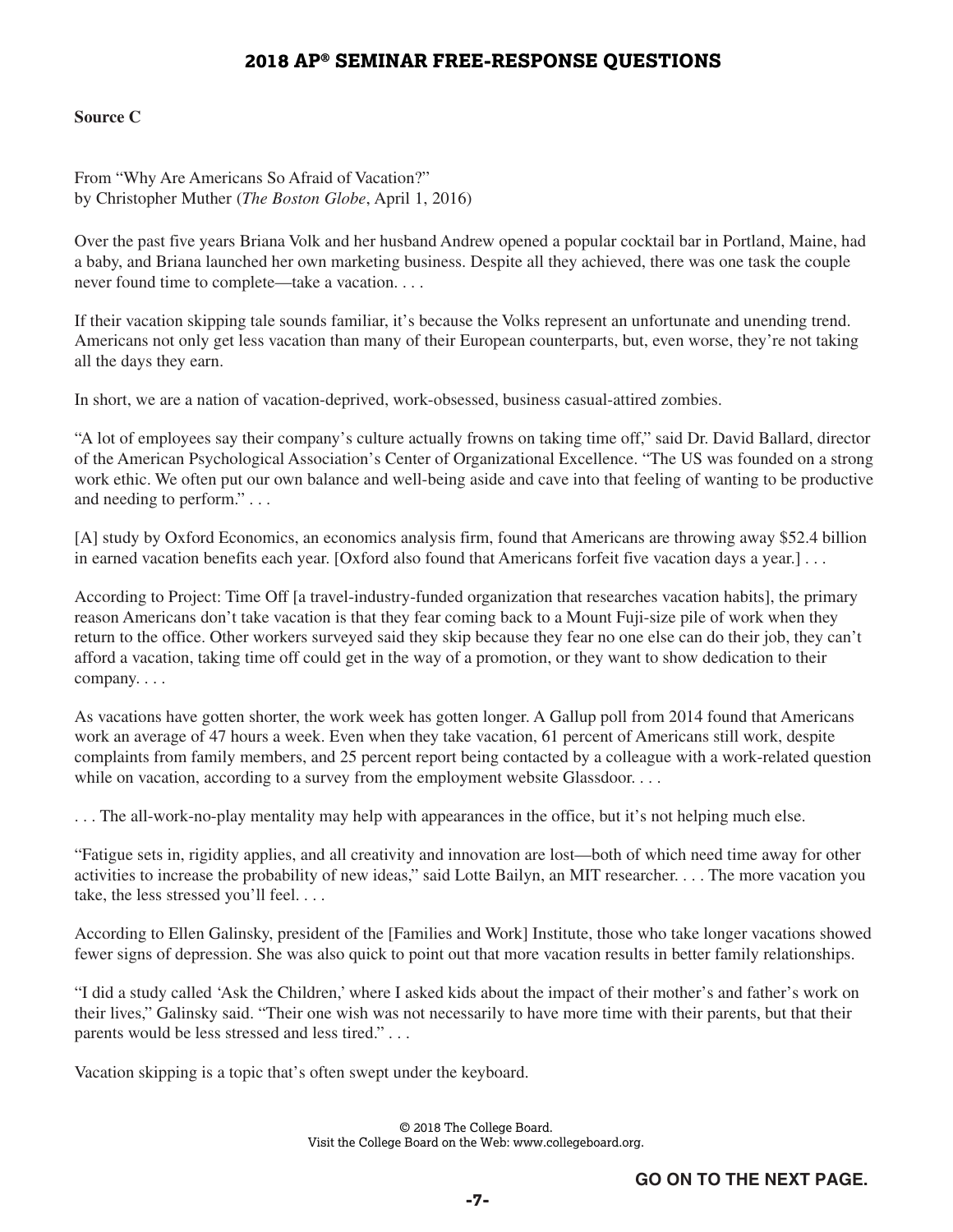"If you see people you admire most in your organization taking, loving, and talking about having a wonderful time on their vacations, that's an important step toward changing the culture." $\dots$ 

"We're not machines," said Galinsky. "Think of working every day as running a marathon or weight lifting. We need time for rest and recovery. Even machines break down under pressure."

From The Boston Globe, 04-01-2016 © 2016 Boston Globe Media Partners. All rights reserved. Used by permission and protected by the Copyright Laws of the United States. The printing, copying, redistribution, or retransmission of this Content without express permission is prohibited.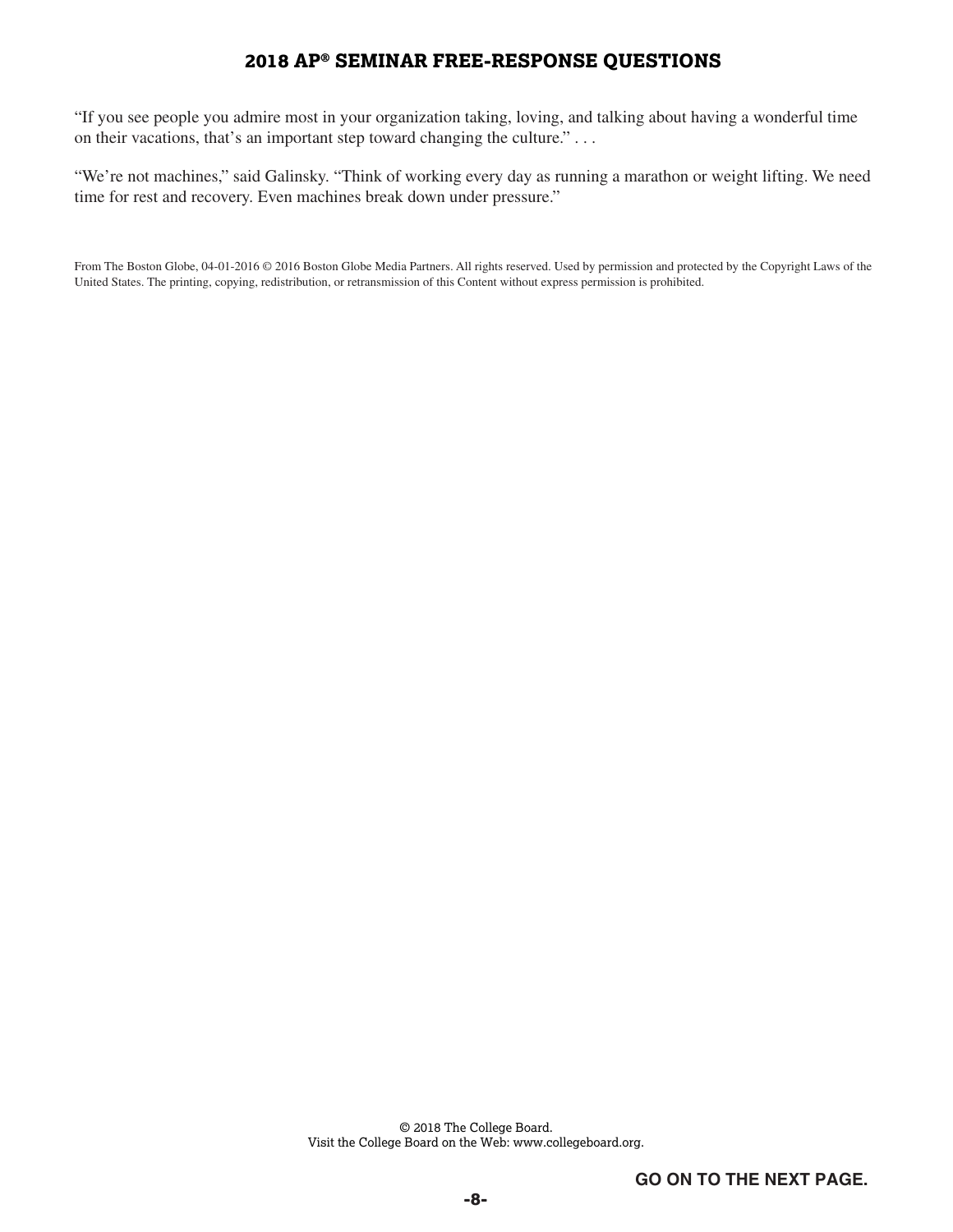#### **Source D**

From "The Spirit of Capitalism," *The Protestant Ethic and the Spirit of Capitalism*  by Max Weber (1930)

Man is dominated by the making of money, by acquisition as the ultimate purpose of his life. Economic acquisition is no longer subordinated to man as the means for the satisfaction of his material needs. This reversal of what we should call the natural relationship, so irrational from a naïve point of view, is evidently as definitely a leading principle of capitalism as it is foreign to all peoples not under capitalistic influence. At the same time it expresses a type of feeling which is closely connected with certain religious ideas. If we thus ask, *why* should "money be made out of men," Benjamin Franklin himself... answers in his autobiography with a quotation from the Bible, which his strict Calvinistic father drummed into him again and again in his youth: "Seest thou a man diligent in his business? He shall stand before kings" (Prov. 22:29). The earning of money within the modern economic order is, so long as it is done legally, the result and the expression of virtue and proficiency in a calling....

And in truth this peculiar idea, so familiar to us to-day, but in reality so little a matter of course, of one's duty in a calling, is what is most characteristic of the social ethic of capitalistic culture, and is in a sense the fundamental basis of it. It is an obligation which the individual is supposed to feel and does feel towards the content of his professional activity, no matter in what it consists, in particular no matter whether it appears on the surface as a utilization of his personal powers, or only of his material possessions (as capital).

Of course, this conception has not appeared only under capitalistic conditions. On the contrary, we shall later trace its origins back to a time previous to the advent of capitalism. Still less, naturally, do we maintain that a conscious acceptance of these ethical maxims on the part of the individuals, entrepreneurs or labourers, in modern capitalistic enterprises, is a condition of the further existence of present-day capitalism. The capitalistic economy of the present day is an immense cosmos into which the individual is born, and which presents itself to him, at least as an individual, as an unalterable order of things in which he must live. It forces the individual, in so far as he is involved in the system of market relationships, to conform to capitalistic rules of action. The manufacturer who in the long run acts counter to these norms will just as inevitably be eliminated from the economic scene as the worker who cannot or will not adapt himself to them will be thrown into the streets without a job.

Thus the capitalism of to-day, which has come to dominate economic life, educates and selects the economic subjects which it needs through a process of economic survival of the fittest.

# **STOP END OF EXAM**